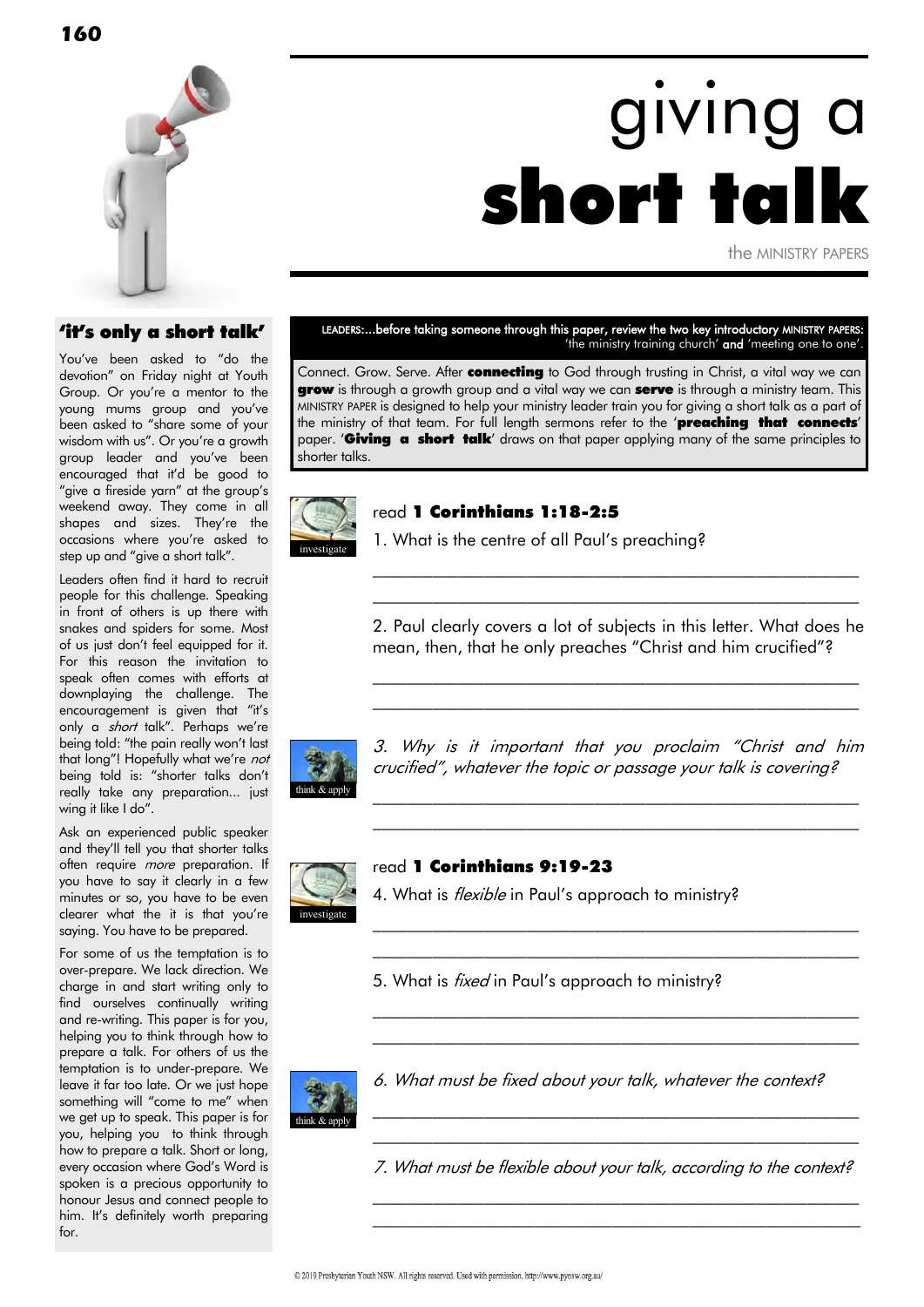# connecting the talk

We have discussed that every talk from God's Word, short or long, is a precious opportunity to honour Jesus and connect people to him. Before we dive in to the how-to of talk preparation let's focus on the who-to. It's possible to communicate very clearly without having communicated Christ very clearly. There's a number of connections we'll think about here. But by far the most important connection is this: that your talk connects to Jesus.

# 1. connect to CHRIST... the gospel centre

We have seen from 1 Corinthians that the Apostle Paul was determined to always proclaim Christ crucified—whatever the topic, whatever the situation. That's the first and most crucial connection you need to think about in your talk: does it connect to Jesus? Does it, most especially, connect to Jesus' death on the cross? Whatever the topic I've been given or chosen, whatever the passage I've been given or chosen: does my talk connect to "Christ crucified‖. Have a look at Luke 24:44-47. Jesus is giving a walk-along Bible Study on the whole Old Testament (Law, Prophets & Psalms, vs44) and says that it's all—all of it—about his death and resurrection, and the need for people to turn back to God for forgiveness through him. Paul did it. Jesus did it. Make sure you do it. Connect to Jesus.

## **2. connecting the TALK itself ...** the big idea

The next aspect of connection you need to think through is how the talk connects to itself—how it flows, how it "hangs together". Listening is hard work. The fact is, no matter how short your talk is, people won't remember much of the detail of what you have said! And if your material isn't well organised, they might not remember *anything* you said! This is where communicators recommend a unifying BIG IDEA for any communication. "Big idea" really just means that you've actually got something to say. And that you say it clearly. This means making tough choices about what to leave out. Sometimes less is more! If you try to say too many things, people hear nothing. Being profound doesn't mean being complicated! A talk may cover a few different points but unless they're connected by a unifying theme they'll be lost. With a short talk, you'll need that focus all the more.

### 3. connecting to LIVES ... application

You've locked in the need to connect to Christ—being faithful. You've locked in the need to connect the talk itself—being clear. You also need to think about connecting to the lives of the people in front of you. Who are they? What are their lives like? What's "on their minds"?. Whether consciously or not, many people have a question running through their minds as they listen to you

speak. It's the question, "so what?.... what difference does what you're saying make to my life?" This step is crucial. The talk needs to be Christ-centred and clear, but it also must be *applied* to the listener. It needs to answer the "so what?". Of course, we don't want to pander to this question completely. Afterall, Christ is at the centre of all things, not us. But we do we need to show how Christ being at the centre of all things has real implications for everyone. It has implications for all the questions we ask and issues we feel. The gospel is always relevant and life-changing. It's your job to show it! What we're talking about here is often called 'application'. Unfortunately, this is often thought of as just the last bit of the talk. Sometimes it's a token minute at the end if you're lucky! In fact, the whole talk should be spoken directly into the lives of our listeners. That means we need to not only study the Word but study people too!



### 4. connecting to LISTENERS…

The last aspect of connection is about connecting people's ears. It's their hearts we want God's Word to reach. But it's heard via the ears! Here's a few principles to consider:

- **.** listening's hard work. It's easy to drift off
- **SO WHAT?** is the question in people's heads – give them reasons to listen
- $\bullet$  talks don't need to be complicated. Focus on a single key idea.
- read the passage. Re-read it. Write it out by hand. Re-read it.
- if you can't summarise your talk in a single sentence, who could?
- don't start writing until you have this big idea
- $\bullet$  the idea needs to be broken down into a clear structure
- the more you say, the LESS people will remember
- give yourself plenty of time to think through application
- repetition is very important
- people like to hear about PEOPLE not abstract ideas
- even the most brilliant people prefer SIMPLE communication
- simple communication uses simple words, short sentences and repetition
- repetition is very important
- learn to write how you speak not how you write
- never use a long word when a short word will do the job
- use down to earth language without being offensive
- never use more words than you need
- aim for an average sentence length of 15-20 words. Or less
- repeat the first sentence of a new point two or three times
- illustrate and use stories … to explain points and to give a break
- almost always abbreviate: can't, don't, it's, aren't, etc
- start sentences with AND and BUT. Ignore your old English teacher!
- strong conclusions are crucial don't fizzle out.
- repetition is very important
- $\bullet$  treat the previous point seriously it'll revolutionise your communication.

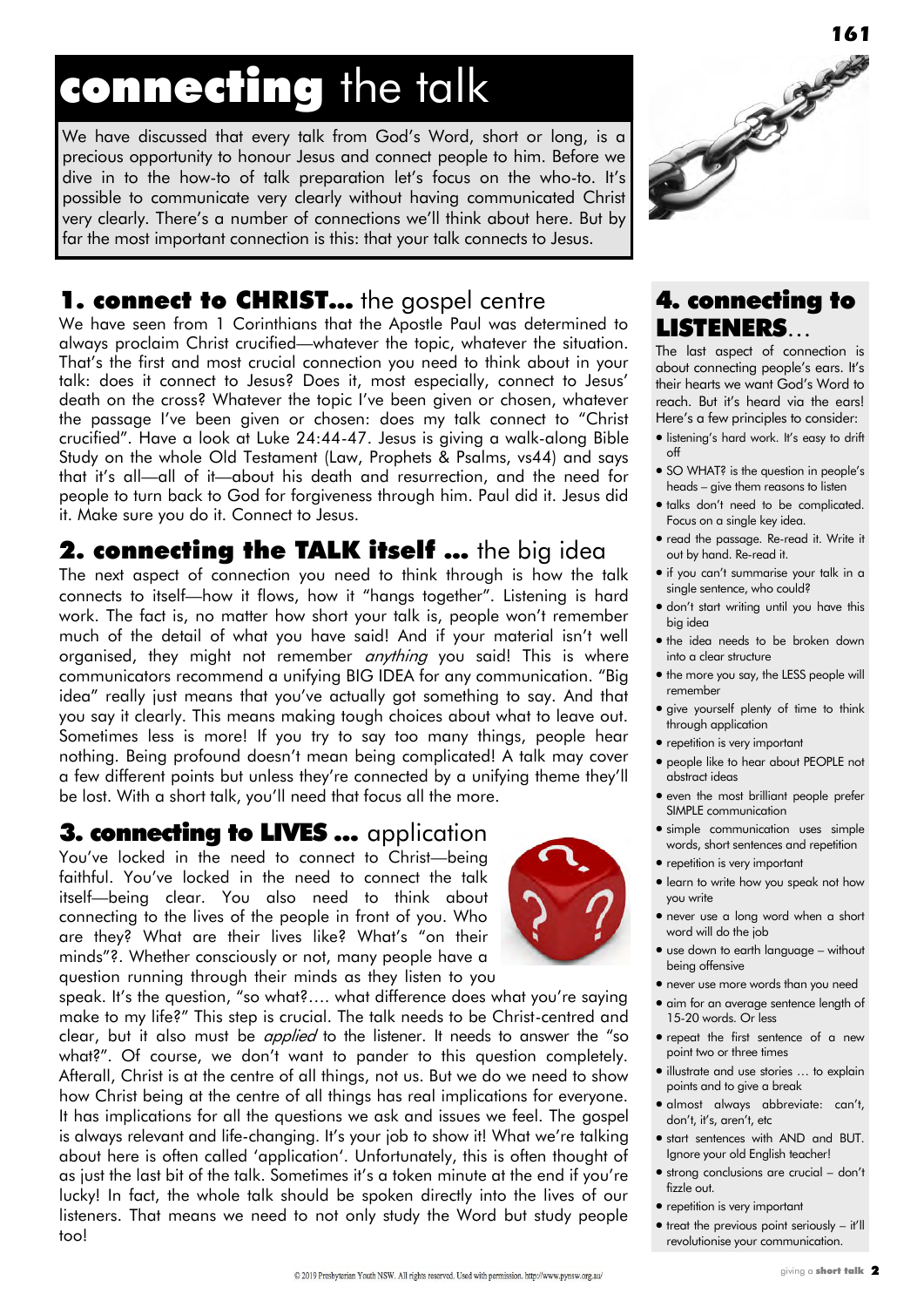

#### listen to yourself

This sounds a bit weird, but listen to yourself. When you're talking at morning tea or supper, listen to yourself. When you're talking at work or at a party, listen to yourself. Get used to how you normally sound, and try to make sure that's how you sound when you speak. With the exception of projecting your voice a bit more, your speaking voice for giving a talk should be your normal voice. Your tone should be the same, rather than preachy or sermonic. And your language should be the same, rather than formal or contrived. Try to be as 'over the fence' as possible. To do all this, you need to become a student of how you talk … listen to yourself!

#### telling stories

Most especially, listen to yourself (and others) as you tell stories. Telling stories his is something that we all can do very naturally when chatting but can be difficult to do in a talk. The key is to try to keep it natural. Tell it the way you would when just sitting around the dinner table. For example, something we do quite subconsciously, but is great in story-telling, is dropping into the present tense .... "so he looks at me and he says...". It gives a greater sense of being there. This is also useful when speaking from narrative parts of Scripture .e.g. "so Peter stands up and says...". Storytelling is a big part of communicating so it's worth becoming a student of. Study the way people tell stories. And always be on the look out for a good one to use as an illustration!

#### gather illustrations

always be on the look out (newspapers, other media, personal stories, etc) for illustrative material. If there's something happening in the world that your talk connects to, that can help get the point across. The further ahead you plan your talk, the more time you'll have to gather relevant illustrations.

# planning the talk

With these four aspects of 'connection' in mind it's time to write the talk. But don't just dive in. Plan first. Remember the need for a big idea? It's essential that you don't start detailed writing until you're clear what it is that you want to say! Don't start writing until you have wrestled with the passage and arrived at a clearly stated (written out) big idea. This next section is about how to plan out a talk.

#### pray

We need to ask God to help us to be faithful and clear in handling his Word. We need also to recognise that it is ultimately the work of the Holy Spirit that applies God's Word to people's hearts. Proclaiming the gospel is definitely an activity where we need not only to pray first, but pray at all times.

#### select a unit of text

For the sake of this exercise we'll assume you already have a unit of text to speak on. But it's often the case with short talks that you're given a 'topic' rather than a passage, or no direction at all. Whether a topic has been given to you or not, it's important to find a verse or passage that will be "home turf" for the talk. This will help you to get a clear big idea and, more importantly, to be faithful to the Bible.

#### let the Word speak to you

Ideally it's good to look at the passage you are speaking on well ahead of when your actual preparation needs to start. This gives you space to respond to this part of God's Word yourself before you step into calling others to do so.

#### read & re-read the text

This stage shouldn't be hurried. Spend plenty of time just soaking in what the passage is saying. This will include looking at it's context in the book, and chasing up any links to other parts of the Bible, etc. Try to work out the flow of the passage Write out a summary in your own words.

#### big idea

At this stage you should be ready to put a big idea together. This is most easily done by identifying a subject and a complement: the subject is the broad 'topic' the passage is about, in a word or two: e.g. *God's love.* The complement is what the passage is saying about the subject. So in the above example, what is the passage saying about God's love? It's saying that God's' love is *unconditional*. Subject  $+$  complement  $=$  the big idea: "God's love is unconditional".

#### a big question

It can be useful to put the big idea into question form: e.g. "can anyone be beyond God's love?". This might be useful to state early (and often) in the talk.

#### application

Don't wait till the end of the writing process to work out where it's going! Jot down some key application ideas first. That way they won't just be tacked on.

#### structure

With your big idea in front of you, and your work on the flow of the passage, work out a structure for the talk that will establish the big idea. e.g. point 1: God is loving; point 2: God's love is unconditional. Even short talks need structure

#### key verse

If there is one verse that most captures the big idea it's worth identifying it – and perhaps going to it first in your talk before then working through the passage. Depending on how short your talk is it might in fact only be on one verse. If that's the case, however, make sure you understand (and give) the context.

#### key language

Write down some 'picture' words that will help carry the big idea (i.e. before you think about bigger illustrations, think about illustrative language & word pictures)

#### gospel check

How does the big idea relate to the centre of the Bible message: the death and resurrection of Jesus Christ? Don't move on until you are clear about this.